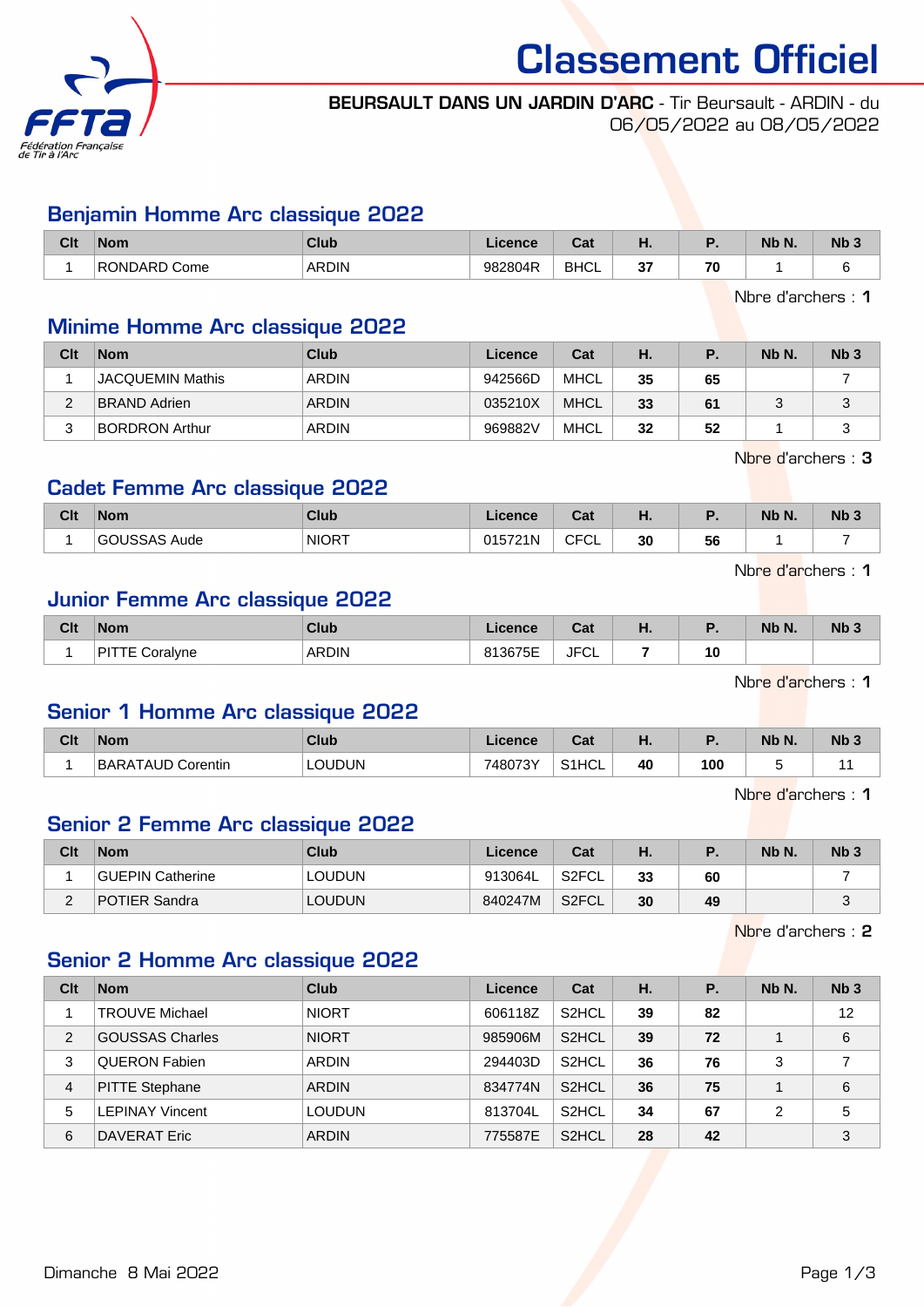

Classement Officiel

#### BEURSAULT DANS UN JARDIN D'ARC - Tir Beursault - ARDIN - du 06/05/2022 au 08/05/2022

# Senior 2 Homme Arc classique 2022 (Suite)

| Clt                      | <b>Nom</b>       | Club               | Licence | $\sim$<br>ual | п. |           | Nb N. | Nb <sub>3</sub> |
|--------------------------|------------------|--------------------|---------|---------------|----|-----------|-------|-----------------|
| $\overline{\phantom{a}}$ | CHERHAL<br>Fanch | 'THOUARE SUR LOIRE | 401889L | S2HCL         | 18 | ne.<br>აა |       |                 |

Nbre d'archers : 7

## Senior 3 Femme Arc classique 2022

| Clt | <b>Nom</b>                    | Club         | ורפוורפ | ו ה<br>val           | п.       |    | <b>NIL</b><br>Nb N. | N <sub>b</sub> <sub>3</sub> |
|-----|-------------------------------|--------------|---------|----------------------|----------|----|---------------------|-----------------------------|
|     | $\hat{}$ CANTIN .<br>' Nadine | <b>ARDIN</b> | 096620X | 0.0001<br>ుర్'<br>◡∟ | 25<br>◡◡ | 66 |                     | -                           |

Nbre d'archers : 1

# Senior 3 Homme Arc classique 2022

| Clt | <b>Nom</b>               | Club                                  | Licence | Cat   | Н. | P. | Nb N. | Nb <sub>3</sub> |
|-----|--------------------------|---------------------------------------|---------|-------|----|----|-------|-----------------|
|     | <b>CANTIN Claude</b>     | ARDIN                                 | 096621Y | S3HCL | 36 | 73 | 2     | 5               |
| 2   | DEBARE Jean Marc         | <b>LOUDUN</b>                         | 931025J | S3HCL | 35 | 72 |       |                 |
|     | <b>BEAUVARLET Gilles</b> | <b>POITIERS</b>                       | 771996B | S3HCL | 34 | 67 |       | 8               |
| 4   | <b>FOUCHER Christian</b> | <b>ARGENTON LES</b><br><b>VALLEES</b> | 276557F | S3HCL | 26 | 45 |       | 2               |

Nbre d'archers : 4

# Senior 1 Femme Arc a poulies 2022

| Clt | <b>Nom</b>                   | Club         | Licence | $T - 1$<br>val     | п. |         | NIL<br>Nb N. | N <sub>b</sub> 3   |
|-----|------------------------------|--------------|---------|--------------------|----|---------|--------------|--------------------|
|     | <b>TISSEROND</b><br>Juliette | <b>ARDIN</b> | 933649L | C1ECCO<br>ا ت<br>◡ | 40 | 142<br> | -<br>۰.      | $\sim$<br>∠∪<br>__ |

Nbre d'archers : 1

# Senior 2 Femme Arc a poulies 2022

| Clt | <b>Nom</b>        | Club                     | Licence | Cat                | Н. |     | Nb N. | Nb <sub>3</sub> |
|-----|-------------------|--------------------------|---------|--------------------|----|-----|-------|-----------------|
|     | INAUD Sandra      | <b>THOUARE SUR LOIRE</b> | 292202L | S <sub>2</sub> FCO | 40 | 100 |       | 14              |
| ົ   | VILLEMUR Nathalie | <b>LOUDUN</b>            | 939652L | S <sub>2</sub> FCO | 40 | 96  |       | 13              |
|     | ROMANTEAU Sonia   | <b>NIORT</b>             | 266639A | S <sub>2</sub> FCO | 40 | 94  |       | 10              |

Nbre d'archers : 3

# Senior 2 Homme Arc a poulies 2022

| Clt | <b>Nom</b>    | Club         | .icence | <b>Dol</b><br>ual               | ш. |     | Nb N. | Nb <sub>3</sub> |
|-----|---------------|--------------|---------|---------------------------------|----|-----|-------|-----------------|
|     | RONDARD David | <b>ARDIN</b> | 000434X | S <sub>2</sub> H <sub>C</sub> O | 40 | 109 | . .   | "<br>ت ،        |

Nbre d'archers : 1

# Senior 3 Homme Arc a poulies 2022

| Clt | <b>Nom</b>          | Club            | Licence | Cat   | Н. |     | Nb N. | Nb <sub>3</sub> |
|-----|---------------------|-----------------|---------|-------|----|-----|-------|-----------------|
|     | PATRAULT Alain      | <b>POITIERS</b> | 789505H | S3HCO | 40 | 109 |       | 19              |
|     | MOUREN Michel       | <b>NIORT</b>    | 606119A | S3HCO | 38 | 75  | ∼     | ∼               |
|     | LASSALE Jean-Pierre | <b>NIORT</b>    | 208898N | S3HCO | 38 | 75  |       |                 |